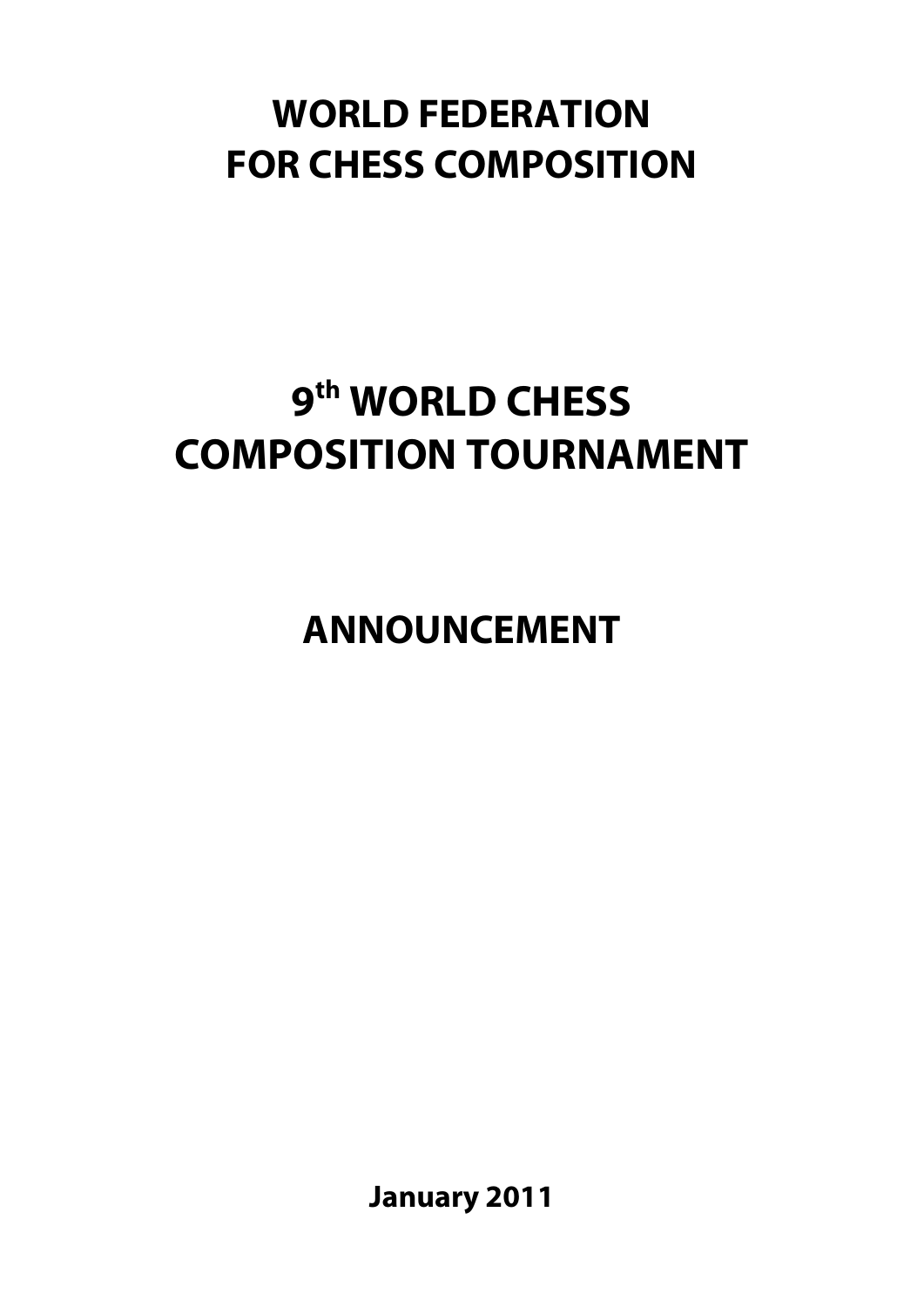### **Invitation**

The World Chess Composition Tournament is a long-established team event enabling composers from all over the world to compete at international level with new chess problems and studies on set themes. Eight such tournaments have been held to date, with enthusiastic worldwide participation. The  $9<sup>th</sup>$  WCCT is now announced, and I have pleasure in inviting all countries affiliated to FIDE to register for this competition and take part in an event which promises to be even more popular and successful than its predecessors.

*Harry Fougiaxis President of the WFCC* 

## **Introduction by the WCCT Committee**

A great deal of effort has been invested in the announcement of the 9<sup>th</sup> WCCT.

Composers all over the world were asked to submit their theme proposals for the 7 traditional sections of the tourney. We were pleased to find, after extensive deliberations at times, submissions good enough to ensure themes for most sections. (In one or two cases the need arose for further investigation). Thanks to all contributors for their good will!

I hope that the themes laid before you will provide the necessary inspiration for the final result to be marvellous and to reflect the best our art can achieve.

I should like to wish all composers, judges, team leaders and of course the tournament director (our President Harry Fougiaxis) good luck and smooth working!

*Uri Avner Honorary President of the WFCC and Spokesman of the WCCT committee*

## **Foreword by the WCCT Director**

The tournament director is **Harry Fougiaxis**. Registrations for the 9th WCCT should be submitted to him by **May 1st, 2011**, including the name, e-mail and postal address of the country's team leader.

Questions about the themes should be forwarded to the director (by the team leaders only). The director will consult the WCCT Committee and then provide answers. All team captains, please make sure that you and your country's composers are aware of the [general rules](http://www.saunalahti.fi/~stniekat/pccc/8rules.htm) of the 9<sup>th</sup> WCCT.

The closing date for entries in all sections is **April 15th, 2012**.

Harry Fougiaxis's email address is [harryfou@ath.forthnet.gr](mailto:harryfou@ath.forthnet.gr) or [loyaldragon@gmail.com](mailto:loyaldragon@gmail.com)

*Harry Fougiaxis Director of the 9th WCCT January 2011*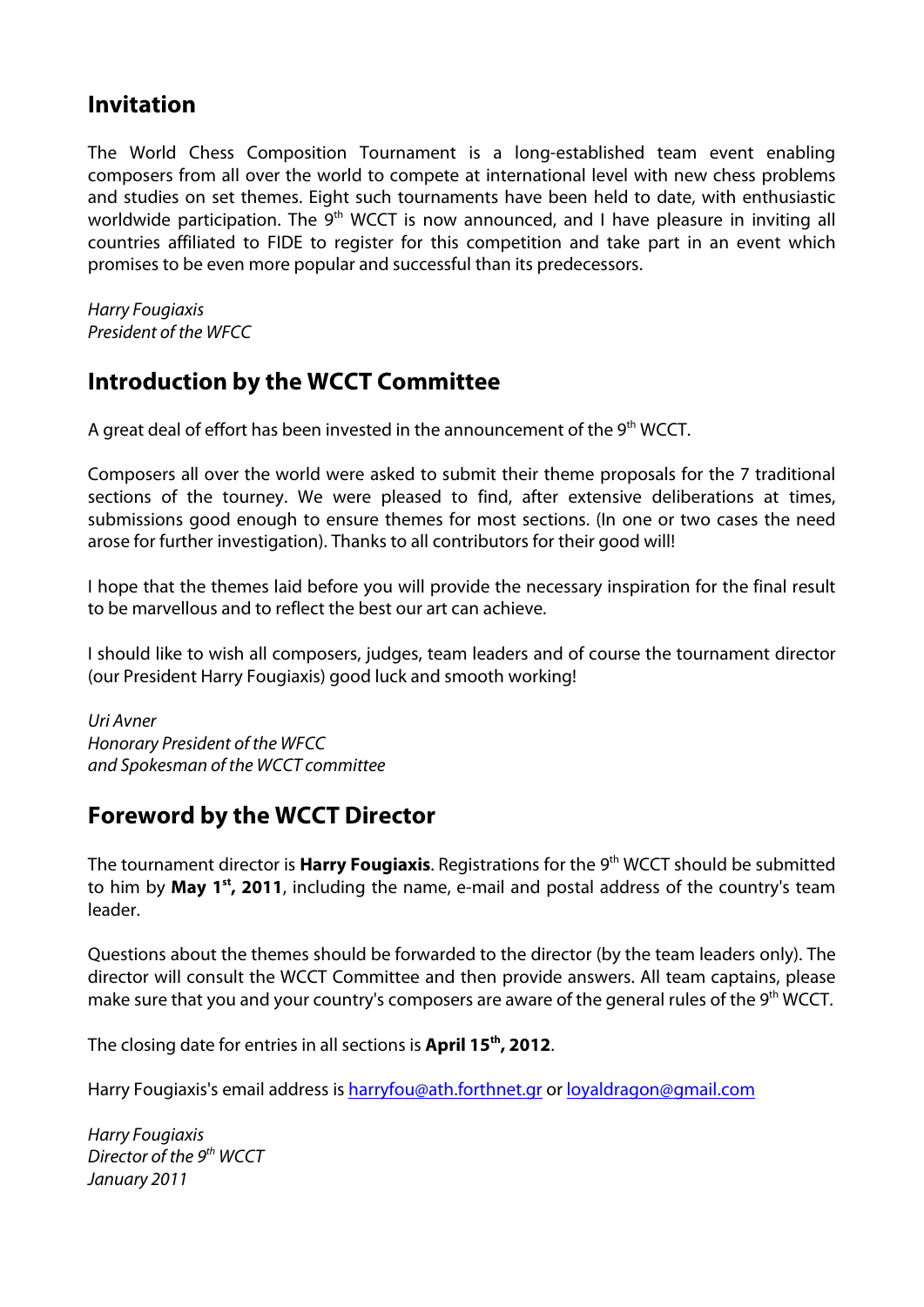## **WCCT General Rules**

The General Rules were accepted at Pula in September 1972 by the Permanent Commission of the FIDE for Chess Composition (PCCC) and modified and added to in September 1978 in Canterbury, in August 1984 in Sarajevo, in September 1990 in Benidorm, in August 1991 in Rotterdam and in August/September 1993 in Bratislava. Further amendments have been made in the light of changes approved at Pula 2000, Wageningen 2001, Eretria 2005 and Crete 2010 (by the World Federation for Chess Composition, the follow-up organisation of the PCCC).

- 1. The WCCT (World Chess Composition Tournament) is organised with the authority of the WFCC.
- 2. The WCCT is open to all member federations of the FIDE (hereinafter called "participating countries"). The member federations of the FIDE are to be given adequate opportunity to notify in advance their intention to participate.
- 3. The WCCT includes the following sections: A) Twomovers, B) Threemovers, C) Moremovers, D) Endgame studies, E) Helpmates, F) Selfmates, G) Fairies.
- 4. The WFCC regulates the procedure for proposing and selecting themes, approves the procedure to be used for judging and appoints the Tournament Director (hereinafter called "Director"). The final choice of themes and of countries to be asked to judge each section (hereinafter called "judging countries") lies with the WFCC.
- 5. Constructional tasks and any theme stipulating a limit to the number of pieces should be avoided. In the orthodox sections (A-F), compositions in twin or duplex form and/or with more than one solution are acceptable only if so specified in the definitions of the prescribed themes. Promoted pieces in the diagram position are allowed only if they are substitutes for captured pieces of the same type. It should be noted that a King's Bishop cannot be a substitute for a Queen's Bishop or *vice versa*. In section G, fairy pieces or fairy conditions which do not exactly correspond with the theme definitions will not be accepted.
- 6. A dated announcement of the WCCT will be made, setting out the rules and providing theme definitions with diagrammed illustrations. There should be at least 10 months between the date of the announcement and the closing date for entries. The closing date is to be stated precisely in the announcement and cannot be changed.
- 7. The official documents (announcement and award) are to be written in at least one of the official languages of the FIDE.
- 8. Each participating country appoints a team leader. The Director cannot act as a team leader.
- 9. The organising country may participate in the WCCT provided that its entries are sent in a sealed form by the team leader to the appointed WFCC Presidium member two weeks before the closing date.
- 10. Three compositions in each of the seven sections are allowed from each participating country. Any one composer may participate with three compositions in each section. Joint compositions are permitted.
- 11. Entries are to be printed or stamped on uniform diagrams with the section, the composer's name and country, and the full solution all clearly written on the same side of the paper as the diagram in each case. Algebraic notation is to be used.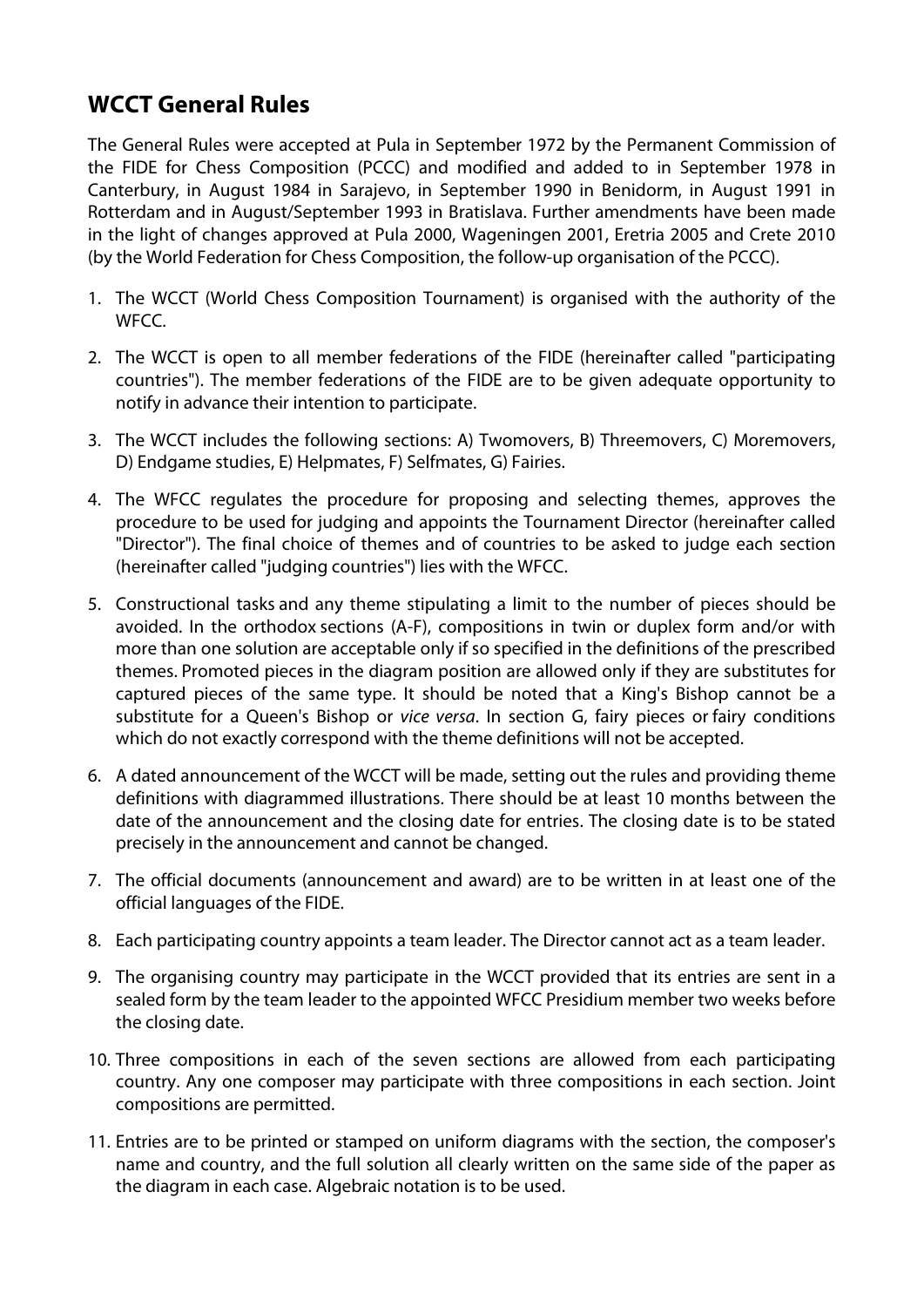- 12. The entries are to be acknowledged by the Director, who will compile them into a document with diagrams and full solutions, but without composers' names or countries. Each diagram will bear a number for reference purposes. The document will be sent to the team leaders for checking, and the Director must be informed within three months about any misprints or claims of anticipation or unsoundness.
- 13. The Director will inform all judging countries and team leaders of any misprints, any entries deemed to be unsound, and any claims of anticipation, so that six weeks may be given for checking these claims.
- 14. Using a scale of 0 to 4 including half-points, each judging country will allocate points to all compositions in the section which it has agreed to judge, except for the entries of the judging country itself. Compositions which are sound, thematic and not anticipated should receive at least 0.5 points. The judging countries must explain their reason(s) for giving a score of 0 points to any composition. Comments on all compositions are welcome and are strongly recommended in the case of those with a score of 2.5 points or more.
- 15. If a judging country does not make its award by the date prescribed in the Tournament schedule, or in the case of other irregularities, the Director may appoint some other judging country, making use in the first instance of the list of reserves drawn up by the WCCT Committee. The WFCC Presidium shall be informed.
- 16. The Director will calculate the total points gained by each composition. If a composition has been judged by five judging countries, the Director discards the highest and the lowest scores and sums the remaining three. If a composition belongs to a judging country, he sums the two middle scores and the average of the highest and the lowest scores. If a composition has received a zero score from two or more judging countries, it is excluded from the tournament and receives no points.
- 17. The Director will order the entries in each section on the basis of their score. In each section, only the two highest-placed entries from each participating country will be taken into consideration in calculating the country's tournament score. The overall winner of the Tournament is the country with the highest total score from all sections.
- 18. In each section the twenty highest-placed problems (hereinafter called the "top 20") will be printed on diagrams with full solutions in the final awards document. If several entries are ranked equally and share the  $20<sup>th</sup>$  place, all of them will be printed on diagrams. If the thirdplaced entry of any country belongs to the "top 20" list, it will be printed in the final awards document, even though it does not contribute to that country's score.
- 19. In each section the entries scoring points for a participating country, but not belonging to the "top 20" list, will be mentioned in the final awards document only by means of their reference number, composer and country names, score and place. These compositions are to be considered as published. Any unpublished entries will be available to their composers for publication elsewhere, once the final awards document has appeared.
- 20. The final awards document will be made available to every participating country and composer.
- 21. The three countries with the highest total scores and the composers of the three highestplaced entries in each section will be awarded certificates of honour.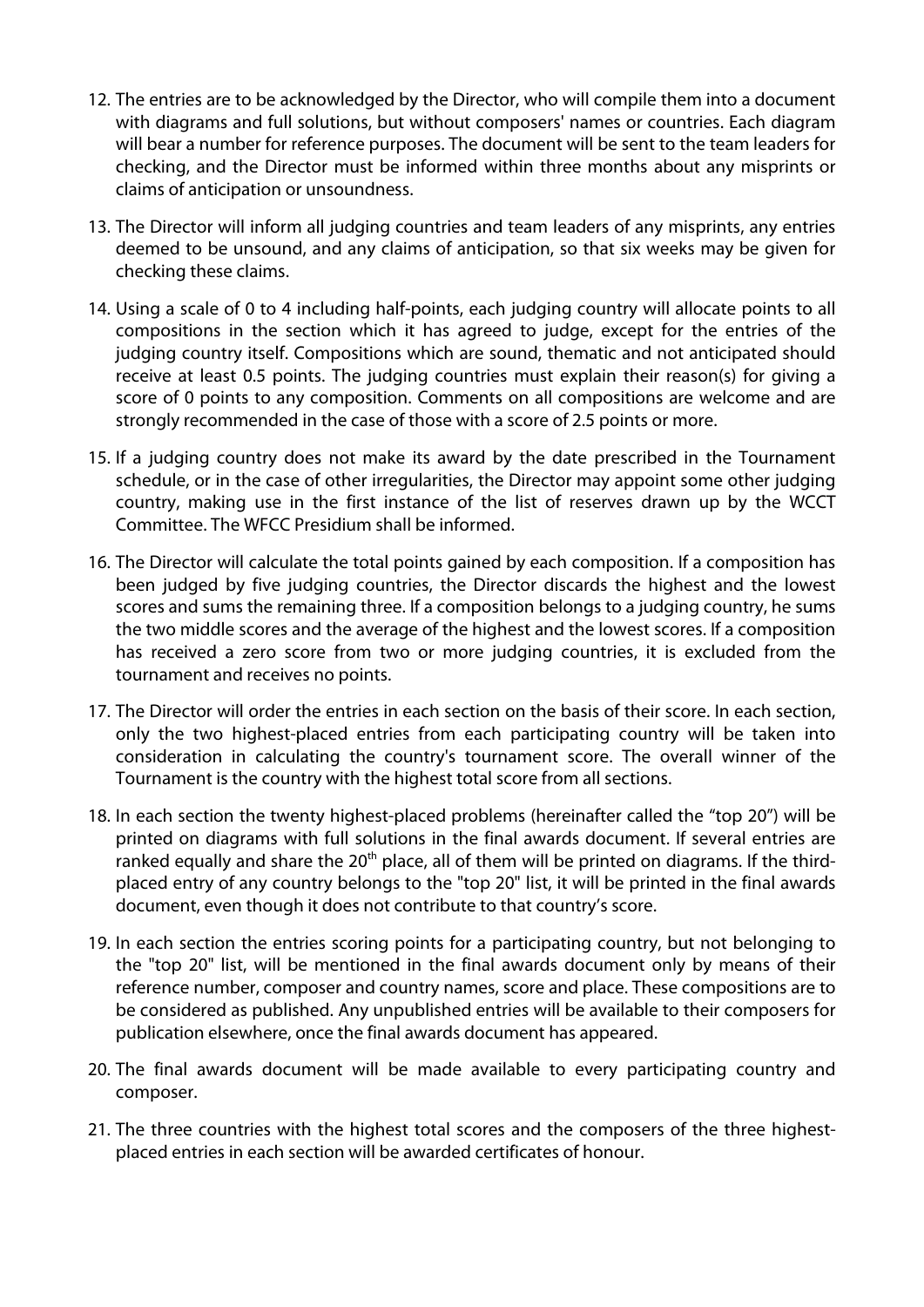## **Annex to WCCT General Rules**

This annex aims to provide clarification of some of the WCCT General Rules and, for the 9<sup>th</sup> WCCT in particular, is to be considered as an integral part of those Rules. The paragraph numbering corresponds to that used in the General Rules.

Paragraph #5: In section G (Fairies), no limitation is imposed on the number of orthodox or fairy pieces. This number has no connection with the number of pawns and no proof game is needed.

Paragraph #7: The announcement and the award will be written in the English language. Team leaders and judging countries are kindly asked also to use only English. Communication between the Director, the team leaders and the judging countries will be via e-mail.

Paragraph #9: The team leader of the organising country will send the entries to the appointed WFCC Presidium member in a password-protected ZIP archive. The Director will ask the team leader for the password upon receipt of the file with the entries.

Paragraph #10: Even though the submission of versions is not encouraged, it is not forbidden. Similar problems by different countries are all legitimate; they are not considered to be versions and are not subject to the procedure described below. The procedure for versions in the current tournament is as in the previous WCCT:

- a) Every participating country must inform the Director if it submits groups of 2 or 3 problems which are versions of each other.
- b) The judging countries do not receive this information. They allocate points to all the entries as if there were no versions.
- c) Among versions submitted by the same country only the highest-graded one is kept in the award and may score points for that country.
- d) After the judging countries have submitted their marks, the Director informs them of seemingly undeclared versions which he has detected among the entries submitted by any country.
- e) The judging countries in the relevant section must then state whether they consider these entries to be versions of each other. If there is a majority decision that an entry is a version, action is taken according paragraph (c). If there is a tie, the Director must exercise a casting vote and inform the judging countries of his decision.

Paragraph #11: The team leaders will submit the entries in electronic form. Acceptable file formats are: WinChloe, Fancy CCV, Problemiste PBM, MatPlus Librarian PBZ/PBX, Microsoft Word DOC and DOCX, OpenOffice ODT, Rich text format RTF and Adobe Acrobat PDF. For section D (Endgame studies) in particular, the entries must be submitted in PGN format. If the entries are submitted in DOC, DOCX, ODT or RTF format, team leaders must also include in these documents, or in separate plain text files, the positions in standard FEN (preferably) or algebraic notation. If the entries are submitted in PDF format, team leaders must provide the positions in separate plain text files. Acceptable notations are: FEN (KQRBNP), English (KQRBSP), French (RDTFCP), German (KDTLSB) and FIDE (KDTLSP).

Paragraph #12: The document including all the entries will be made available by the Director in PDF format. The WCCT Committee considers that no printed booklet is necessary.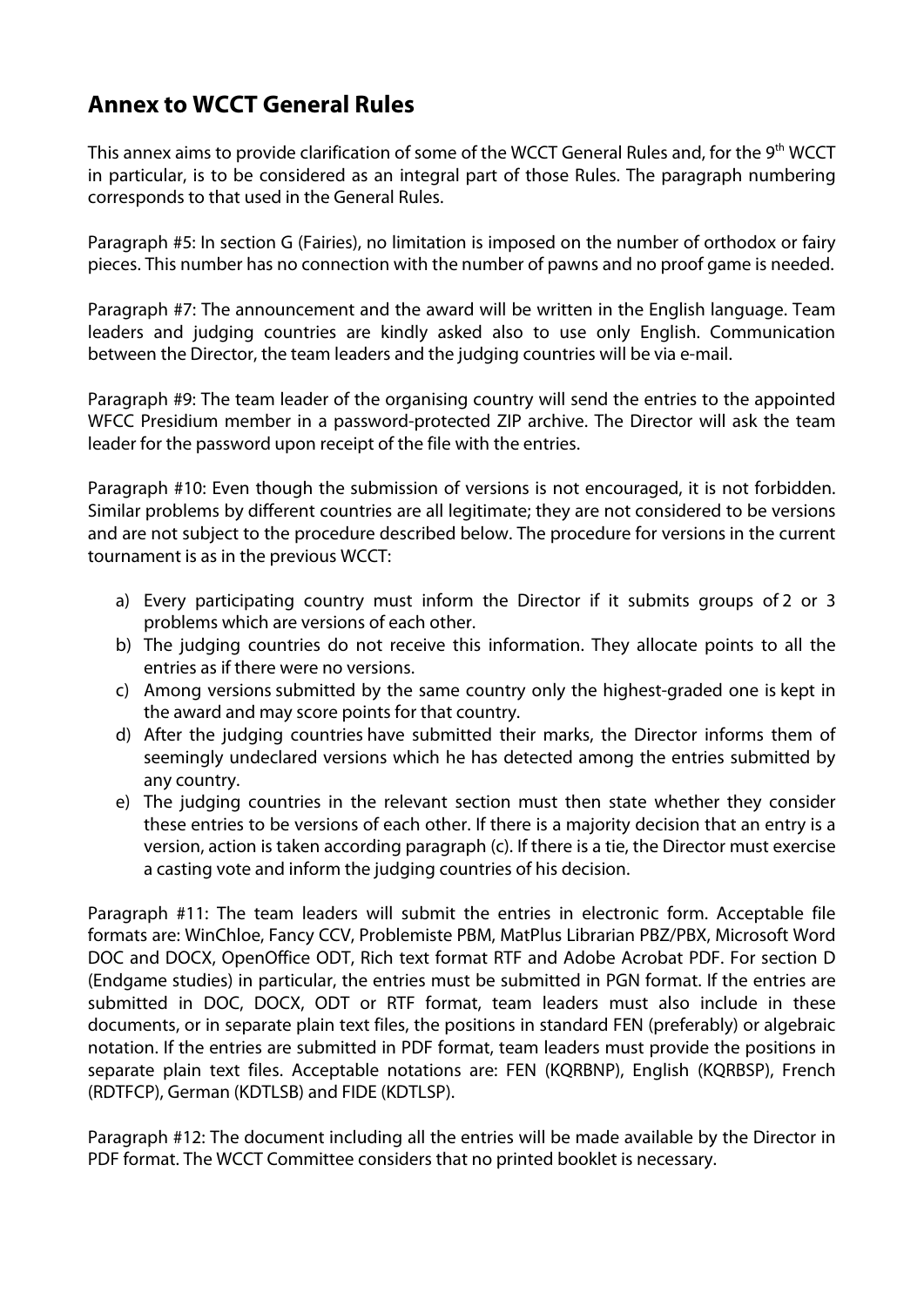Paragraph #14: Each judging country is free to determine its own judging method, whether it uses one, two or more judges. To reach the best result, it is recommended that a country's judges work in consultation with each other. The country should itself resolve any dispute among the judges; for example an appointed person in charge may make the final decision. It is not required for judges to be international FIDE judges. The judging countries are trusted to appoint their best experts to carry out the work and they are not obliged to provide the names of the persons who have made the award.

Guidelines for the allocation of points:

| <b>Points</b> | <b>Description</b>                                                          |
|---------------|-----------------------------------------------------------------------------|
| 4.0           | An outstanding problem: an accurate and intensive rendering of the set      |
|               | theme, without blemishes in any of the main lines, and showing              |
|               | originality and flair. Perfect construction and economy.                    |
| 3.5           | As above, but some small constructional weaknesses, and perhaps not         |
|               | ideally economical.                                                         |
| 3.0           | Either: a very good problem showing the theme clearly but perhaps not       |
|               | intensively or very originally                                              |
|               | Or: a task rendering of the theme which does not reach the highest artistic |
|               | standard. In either case, good construction and economy.                    |
| 2.5           | As above, but constructional weakness and/or less than ideal economy        |
|               | because of the intensive or task setting.                                   |
| 2.0           | A good problem, very likely worth an honourable mention or                  |
|               | commendation in a reasonably strong tourney, but not a very intensive       |
|               | rendering of the theme, and perhaps not very original. Adequate to good     |
|               | construction and economy.                                                   |
| 1.5           | As above, but with some artistic weakness or constructional blemish.        |
| 1.0           | A very ordinary piece of work, typical of many average columns but hardly   |
|               | up to award standard. Adequate construction and economy.                    |
| 0.5           | As above, but with serious constructional defects.                          |
| 0.0           | Unsound, unthematic or fully anticipated.                                   |

Paragraph #18: The final awards document will be made available by the Director in PDF format and as a printed booklet.

## **Timetable**

| January 15 <sup>th</sup> , 2011 | Announcement                      |
|---------------------------------|-----------------------------------|
| May 1st, 2011                   | Registration                      |
| April 15 <sup>th</sup> , 2012   | Deadline for submitting entries   |
| July 1st, 2012                  | Document with entries             |
| October 1st, 2012               | Claims                            |
| November 1st, 2012              | Distribution of claims            |
| <b>January 1st, 2013</b>        | Replies to claims                 |
| February 1st, 2013              | Distribution of replies to claims |
| June 1st, 2013                  | Judging completed                 |
| October 1st, 2013               | Award booklet                     |
| <b>WFCC Meeting, 2013</b>       | Celebration of the winners        |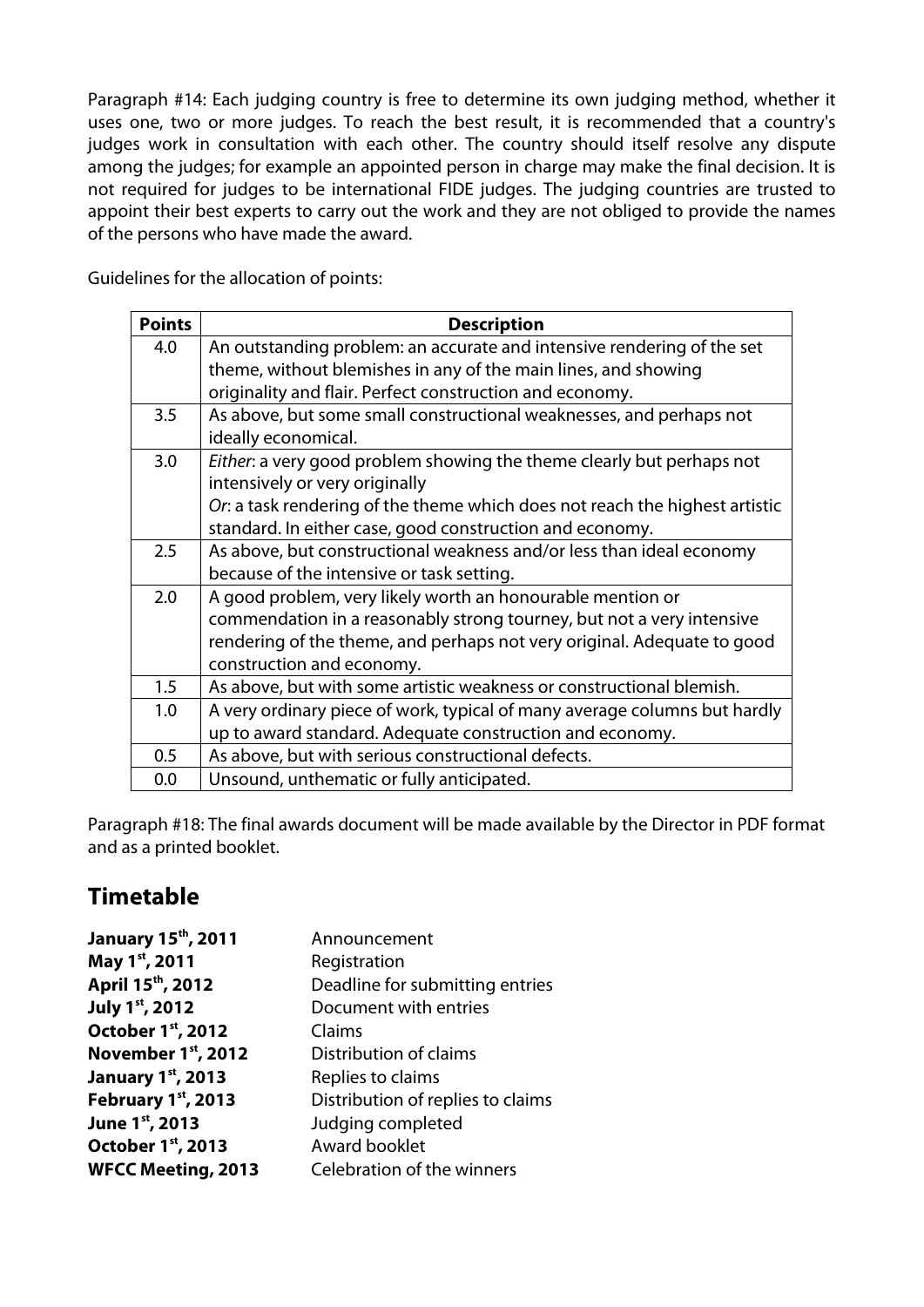## **SECTION A: TWOMOVERS**

**Judging countries**: Germany, Serbia, Slovakia, Russia, Ukraine **Reserves**: Great Britain, Slovenia

**Theme:** In a directmate in 2 moves, two tries have the same threat **A**. Another two tries have the same threat **B**. In the solution neither move **A** nor move **B** is a threat but both become mates in variations.



#### **Example A1**

1.Sb7? [2.Q×c5‡ **A**] but 1…Ke5! **a** 1.Bf1? [2.R×e4‡ **B**] but 1…e×d3! **b** 1.Rde1? [2.Bc3‡ **C**] but 1…S×e3! **c** 1.b4? [2.Q×c5‡ **A**] but 1…S×e3! **c** 1.Sf4? [2.R×e4‡ **B**] but 1…Ke5! **a** 1.Rg3? [2.Bc3‡ **C**] but 1…e×d3! **b**

**1.e7!** [2.Q×f6‡] 1…Ke5 **a** 2.Q×c5‡ **A** 1…e×d3 **b** 2.Re4‡ **B** 1…S×e3 **c** 2.Bc3‡ **C** 1…Sd6 2.Q×d6‡

**Valery Shanshin** Die Schwalbe 2009 ₿ G  $E$   $E$   $\Omega$   $I$   $E$  $\hat{\mathbf{r}}$ 買 鲁分  $\mathcal{\mathcal{\hat{X}}}$  $\langle \zeta \rangle$ en de la familie de la familie de la familie de la familie de la familie de la familie de la familie de la fam<br>La familie de la familie de la familie de la familie de la familie de la familie de la familie de la familie d 食分 1 W,  $\bigcirc \hspace{-3.08cm}$ Ą ‡2 (11+12)

#### **Example A2**

1…Se~ 2.B×g6‡ 1…Sf5! 2.Sc5‡

1.Rbd5? [2.Sc5‡ **A**] but 1…Bd4! 1.Rdd5? [2.Sc5‡ **A**] but 1…Sf5! 1.Sf~? [2.Qf4‡ **B**] but 1…g5! 1.S×g6? [2.Qf4‡ **B**] but 1…Sd5!

**1.Sd5!** [2.Qc2‡] 1…Kd3 2.Sc5‡ **A** 1…Kf5 2.Qf4‡ **B** 1…S×d5 2.B×g6‡ 1…B×f6 2.S×f6‡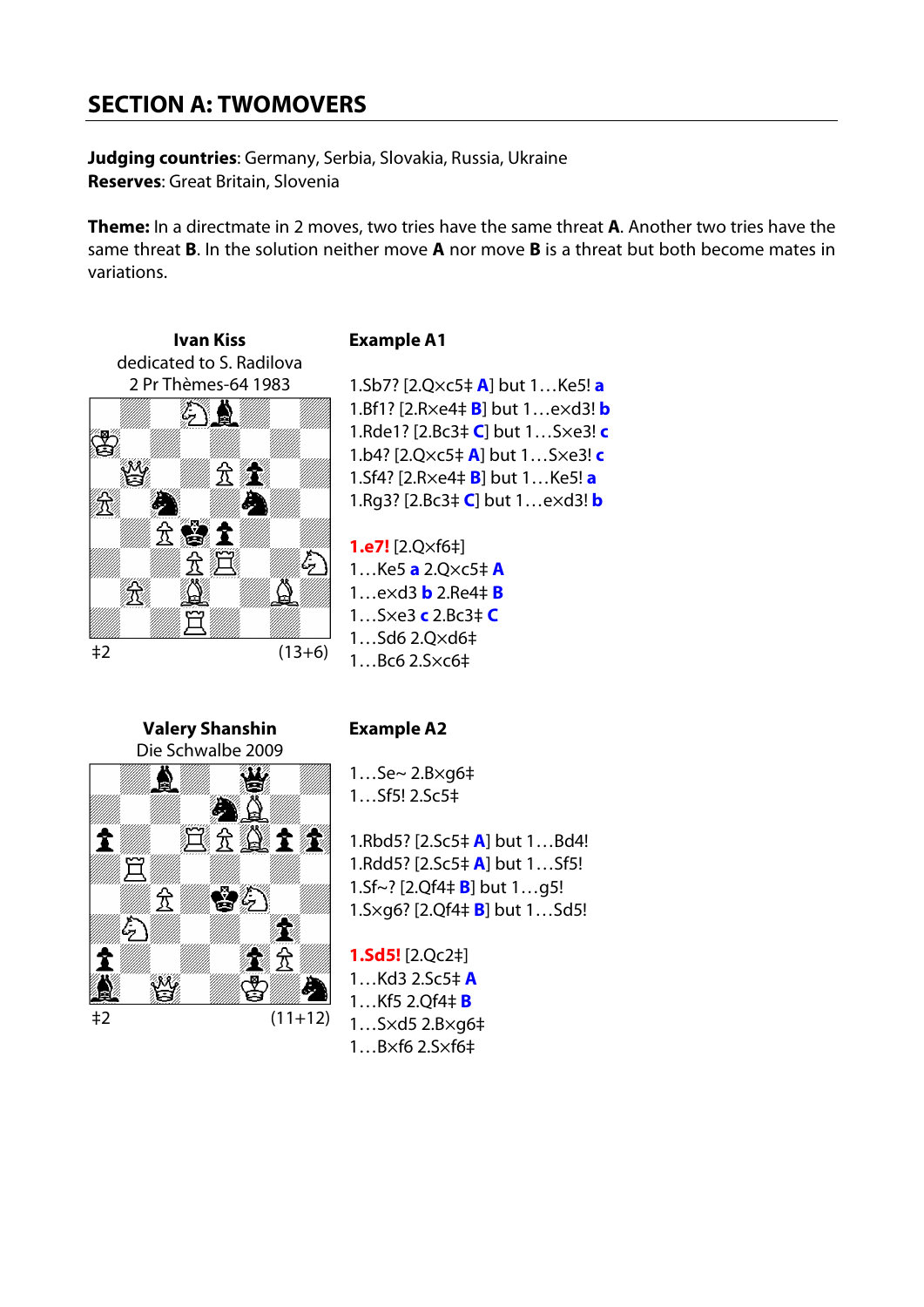## **SECTION B: THREEMOVERS**

**Judging countries**: France, Netherlands, Russia, Sweden, USA **Reserves**: Finland

**Theme:** In a directmate in 3 moves, at least three thematic variations are united by manifest systems of moves (similar or different) by both Black and White. For example: moves by the same piece(s), moves to the same square, cyclic play, geometric unity, battery play and so on. The thematic elements may be shown on any move (B1 or B2 for Black, W2 or W3 for White), or as a system linking B1 and B2 or W2 and W3 in the same variation. There may be several phases (solution plus set and/or try or tries), but twinning is not allowed; however the required number of variations must appear in а single thematic phase independently of other phases. The presence of the theme in the actual solution is mandatory. The threat may be one of the thematic variations (with thematic elements for Black shown at B2).



#### **Example B1**

**1.Rh2!** [2.Sc2 [3.S×b4,Se1,Q×e3‡] S×c2 3.Q×c2‡] **1…e6 2.Sf3** [3.Sf4,Se5,Se1‡] e×f3 3.Bh7‡ **1…Be6 2.Sb5** [3.Sf4‡] Sc2 3.Q×c2‡ **1…Re6 2.Sf5** [3.Sf4‡] Sc2 3.Q×c2‡ 1…Rc6 2.S×c6 [3.Sf4,Se5,S×b4‡]

Black defences on the same square at B1 White continuations by the same piece at W2

**Eeltje Visserman** 1 Pr Dutch Federation Ty 1950



### **Example B2**

**1.Sg8!** [2.Se7+ Ke6 3.Bc4‡]

**1…Bb3**,Ra5 **2.B×c3** [3.Qd4‡] Rd2/Q×f4/b×c3/Ra8+/R×b5

- 3.S×e3/S×f6/S×c3/b×a8=Q/Q×b5‡
- **1…Be4 2.B×f6** [3.Qd4‡] Rd2/Q×f6/b3/Ra8+
- 3.S×e3/S×f6/S×c3/b×a8=Q‡

**1…Bd3 2.B×e3** [3.Qd4‡] Q×f4/B×e3/B×b5/b3/Ra8+ 3.S×f6/S×e3/Q×b5/S×c3/b×a8=Q‡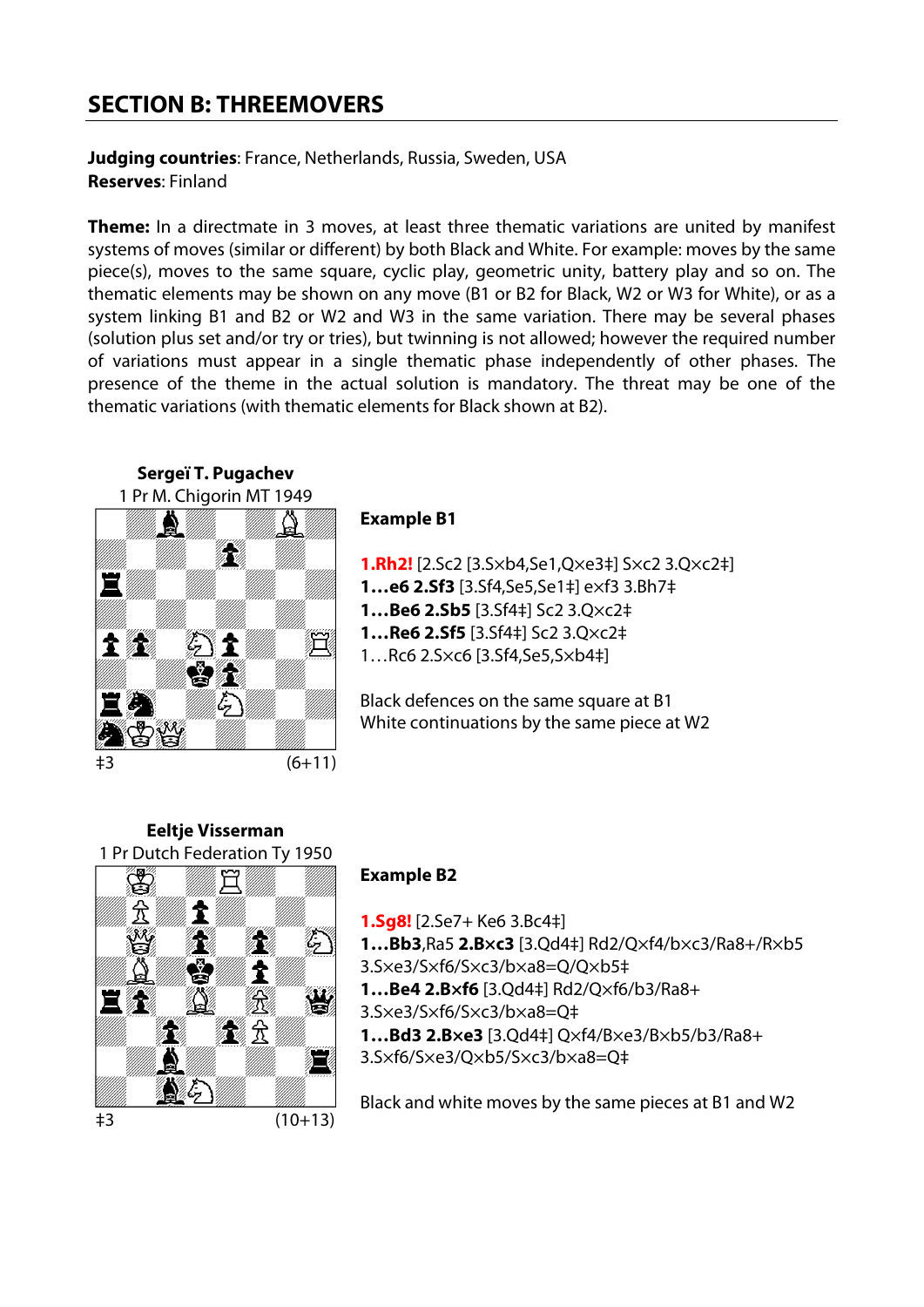**Viktor Kapusta**



#### **Example B3**

**1.Qh3!** [2.Qg4 [3.Be6‡] Q×e4 3.Q×e4,B×e4‡] **1…Q×e4 2.Bc8+** R×h5/Qe5/Qf5 **3.Qd7**/R×e5/Q×f5‡ **1…Q×d3**,R×d3 **2.Bd7+** R×h5,K×e4 **3.Qe6**‡ **1…Qe3 2.Be6+** K×e4 **3.Qf5**‡ 1…h×g6 2.B×g6+ R×h5 3.Qd7‡

Black defences by the same piece at B1 Bristol manoeuvres at W2 and W3

#### **Aleksandr Kuzovkov** The Problemist 1997



#### **Example B4**

**1.Rff4!** [2.Sf7+ Kd5,K×e6 3.Qd6‡] **1…d×c6** 2.Rfe4+ Kd5/Kf6 **3.Rcd4**/Sh7‡ **1…d×e6** 2.S×f3+ Kd5 **3.Rfd4**‡ **1…d5** 2.d4+ R×d4 **3.e×d4**‡

- **1…d6** 2.Qc3+ Kd5 **3.Qd4**‡
- 1…R×d3 2.Rfe4+ Kd5/Kf6 3.Q×d3/Sh7,Qf8‡

Black Pickaninny at B1 Mates on the same square at W3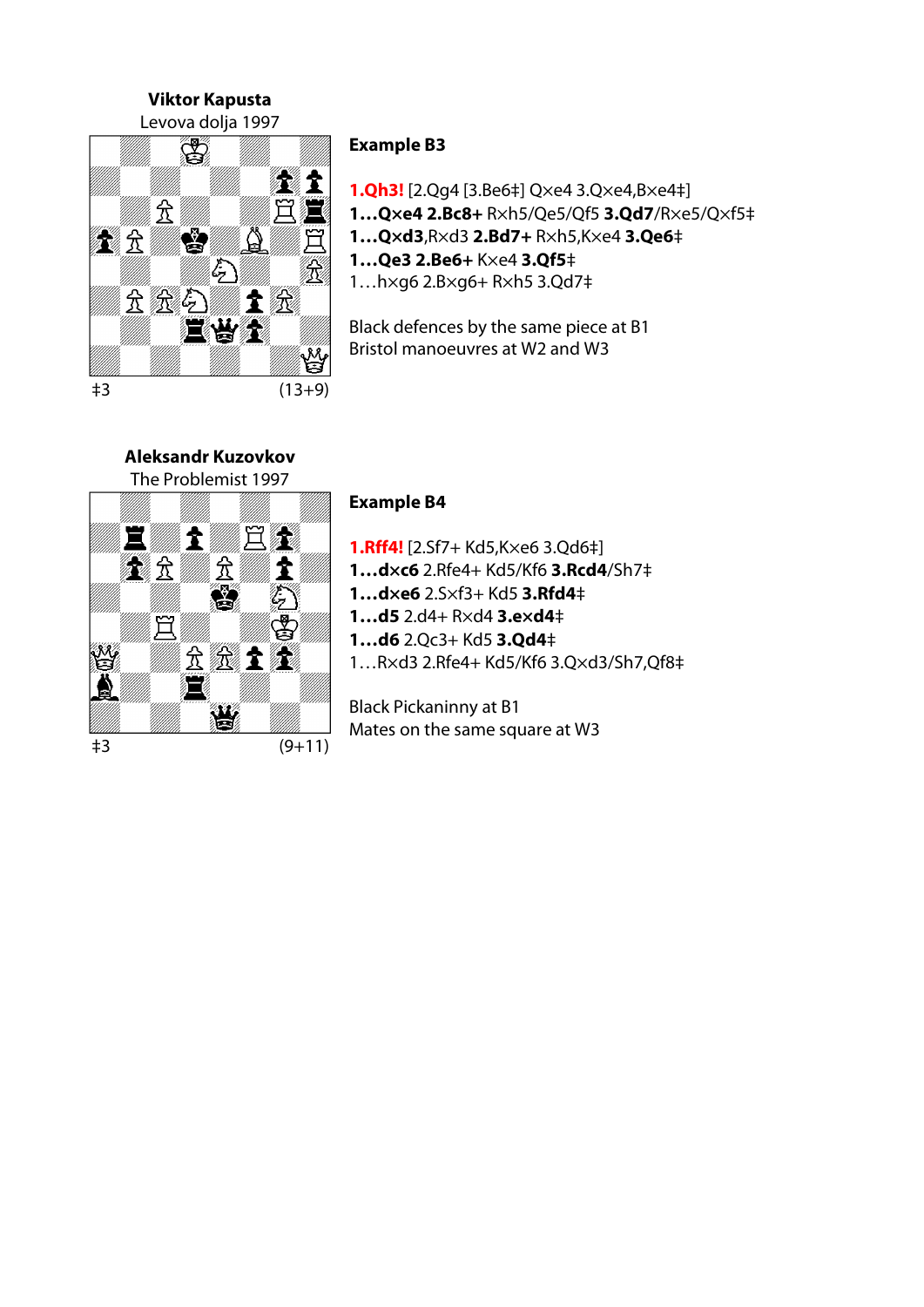## **SECTION C: MOREMOVERS**

**Judging countries**: Belarus, Finland, Germany, Switzerland, Ukraine **Reserves**: Russia

**Theme:** In a directmate in 4 to 6 moves, the first move of a Siers battery is the second move of the problem. The second move of the Siers battery is the last (mating) move of the problem. This may be called an "interrupted" Siers battery.

"Normal" Siers battery: the front piece, in moving away from the battery line, gives a flight; when the king moves to this flight, the original front piece moves again to give check or mate, but this move is not a return to its starting square.



**Torsten Linss**

#### **Example C1**

**1.Rc8!** [2.Sa8+ Kd5 3.Sc7‡] 1…Qe7 **2.Sa4+** Kd5 3.c4+ b×c3 e.p. **4.S×c3‡** 1…Qg7 **2.Sc4+** Kd5 3.e4+ f×e3 e.p. **4.S×e3‡**



#### **Example C2**

- **1.Qg6!** [2.Qf5+ Kd4 3.c3+ b×c3 4.b×c3‡ 2…Re5 3.S×c8+ Kd5 4.Se7‡
	- 2…Be5 3.Sd7+ Kd5 4.Sf6‡]
- 1…Re5 **2.Sa4+** Kd5 3.c4+ b×c3 e.p. **4.S×c3‡**
- 1…Be5 **2.Sc4+** Kd5 3.e4+ f×e3 e.p. **4.S×e3‡**
- 1…Re3 **2.S×c8+** Kd5 3.Qf5+ Re5,Be5 **4.Se7‡**
- 1…B×b2,Bc3 **2.Sd7+** Kd5 3.Qf5+ Re5,Be5 **4.Sf6‡**
- (1…Kd4 2.c3+ b×c3 3.b×c3+ Kc5/Ke5 4.b4/d4‡ 2…Kc5 3.Sd7+,Q×g5+
- 1…Ra8 2.S×a8+ Kd5 3.Sc7+,Qf5+
- 1…Re6 2.Q×e6 [3.S~,Qc4‡] Kd4 3.e3+ f×e3/Kc5 4.Q×e3/S~,Qc4‡)

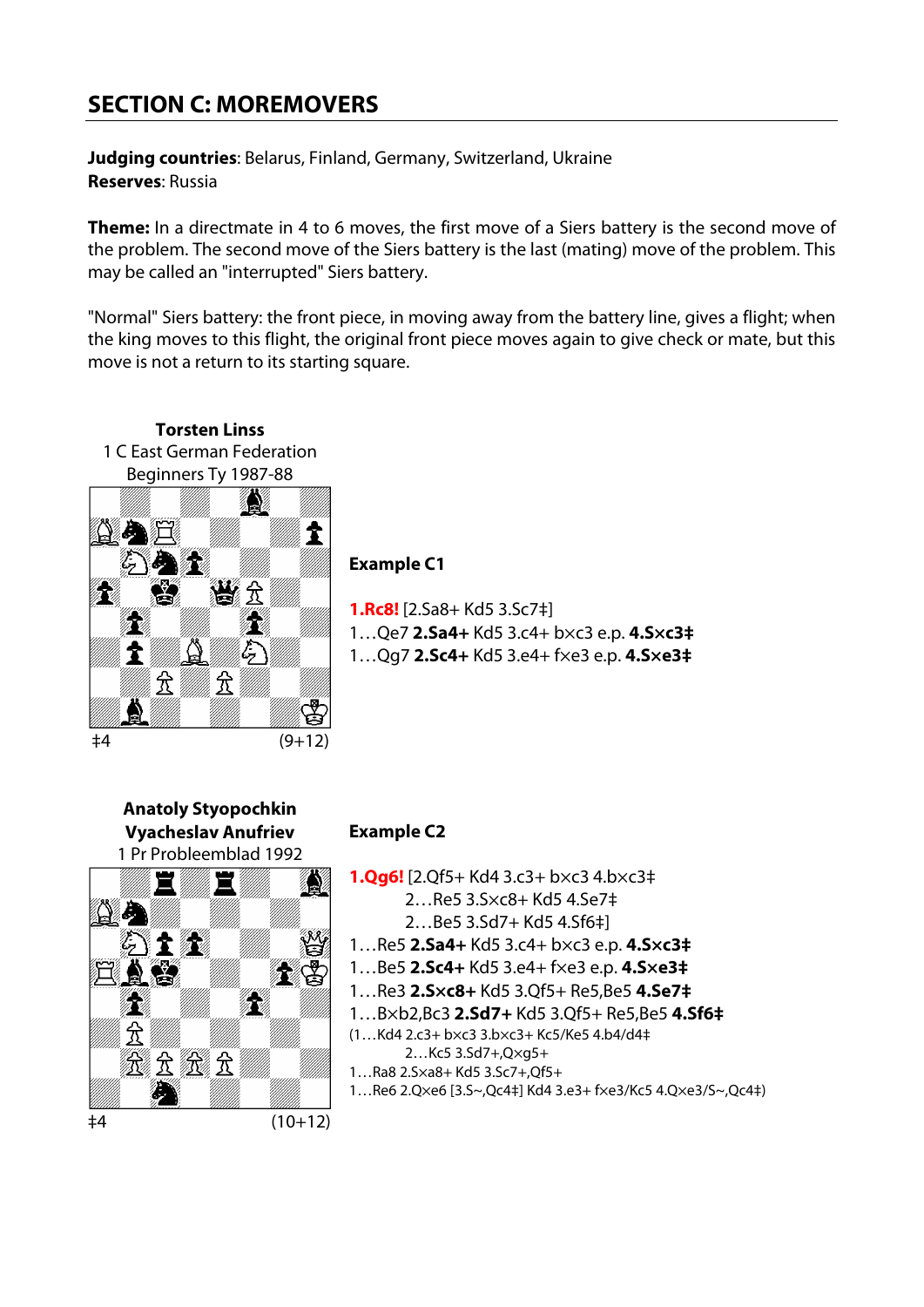## **SECTION D: ENDGAME STUDIES**

**Judging countries**: Azerbaijan, Finland, Georgia, Russia, Slovakia **Reserves**: Belgium

**Theme:** In a win study, the white queen moves, without capturing, checking or refuting a check, to a square where she is not guarded by White and where she can immediately be captured by Black.

**Gerhard Josten Gert Wilhelm Hörning** Problem-Forum 2001



#### **Example D1**

**1.Qb5 Q×b5+** [1…Qa8 2.Qg5 (2.Qd7 Qa5+ 3.Kh6 Qd2+)] **2.Kh6 Qh5+** [2…Qd7 S×d7] **3.S×h5 Be4** [3…Sd4 4.g7+ Kg8 5.Sf6+ Kf7 6.g8=Q+ K×f6 7.Qg7+ Ke6 8.Q×d4] **4.g7+ Kg8 5.Sf6+ Kf7 6.S×e4 d5** [6…f2 7.S×f2] **7.Kh7** +-

**Ilham Aliev (after Jindrich Fritz, 1 Pr Svobodné slovo 1961)** EG 1999



#### **Example D2**

**1.Qh1** [1.Qh8+ Ka2] **1…R×h1 2.a8=Q Rg1 3.Qh1 R×h1 4.a7 Rg1 5.a8=Q+ Kb2 6.Qb8+** +-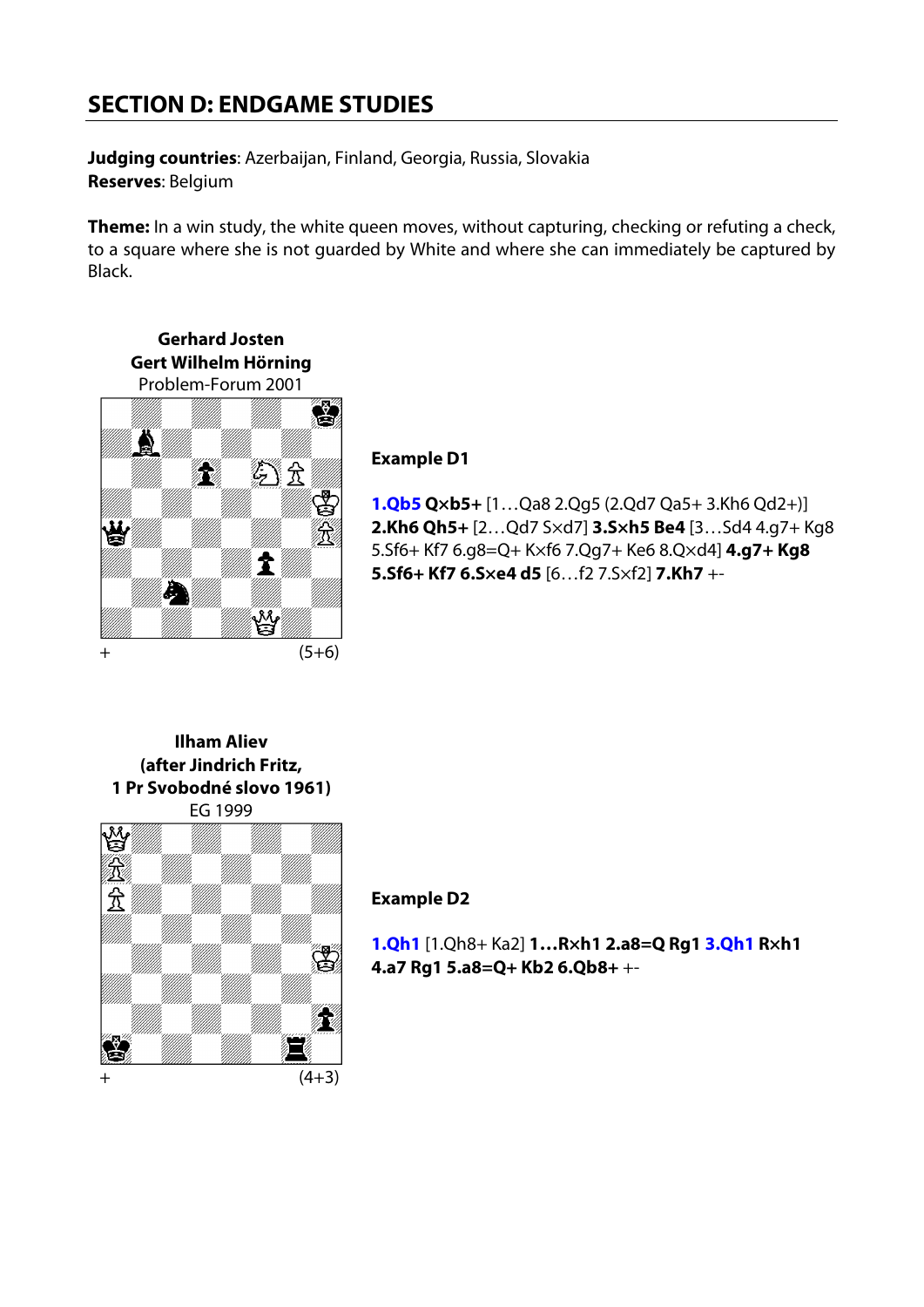#### **Mario Matouš** 5 HM Shakhmaty v SSSR 1986 **Example D3**



**Viktor Kapusta Lev Kapusta** 1 Pr E. Böök-70 JT Suomen Shakki 1980-81



**1.Ka2** [1.Qc2+ Kb4 2.Qd2+ Kc5 3.Qe3+ Kc6] **1…b4** [1…Qe5 2.Qd2 b4 3.Qd7+ Qb5 4.Bb3‡; 1…Qd8 2.Qe1 Qd3 3.Qh4+ b4 4.Be8+] **2.Qf4** [2.Qg3 Qh8 3.Bc4 *(3.Qh4 Qc8; 3.Qh3 Qd8)*  3…Qc3] **2…Qh8** [2…Qa8 3.Qf3; 2…Qc8 3.Qc7; 2…Qd8 3.Qd6] **3.Qh6** [3.Qh4 Qc8; 3.Bb3+ Kb5 4.Qc7 Qc3 5.Ba4+ Ka6; 3.Qc7 b3+ 4.B×b3+ Kb5 5.Ba4+ Kb4 6.Qb7+ Kc5 7.Qb5+ Kd6 8.Qc6+ Ke7 9.Qd7+ Kf8 10.Qe8+ Kg7] **3…Qa8 4.Qh1 Qc8**  [4…Q×h1 5.Be8+] **5.Qc1 Qd7** [5…Qa8 6.Qf1 b3+ 7.B×b3+ Kb4 8.Qc4‡] **6.Qd1+** [6.Bc4 Qh3] **6…Qxd1 7.Be8+ Qd7 8.B×d7‡**

#### **Example D4**

**1.f6+ Kh8** [1…Kg8,Kf8 2.Qh6(+)] **2.Re3** [2.g4 Bd8 3.Rh3 Kg8] **2…Bd8** [2…Q×a4 3.Re7 Qb5 4.R×f7 Rg8 5.R×h7+ K×h7 6.Qh4‡; 2…Qc8 3.Re7 R×e7 4.Qh6 Qg8 5.f×e7 Bd8 6.Qf8 B×e7 7.Q×e7; 2…Rf8 3.Re7 Qf5 4.Q×f5 g×f5 5.R×c7] **3.Qg4 Q×a4 4.b5 Q×b5 5.Qc4 Qd7 6.Qc8 Qa4 7.Qa8 Qb5 8.Q×b7 Qa4 9.Qa7 Qb5 10.Q×f7 Rg8 11.g4** [11.Re4 h5 12.g4 (12.Qe6 Qb7 13.f7 Rf8 14.Q×d6 Q×f7 15.Rf4 Bf6) 12…B×f6 13.Q×f6+ Rg7 14.Q×d6 Qd7 15.Qf8+ Kh7 16.d6 Qc6 17.f3 Qc2+; 11.Re1 g5] **11…g5** [11…Qa4 12.Q×h7+ K×h7 13.Rh3‡] **12.Re4 h6**  [12…Qd3 13.Re8 Qg6 14.Q×g6 h×g6 15.f7; 12…B×f6 13.Q×f6+ Rg7 14.Qf8+ Rg8 15.Q×d6 Qb2 16.Re5] **13.Qe6 Rf8 14.Q×d6 Kg8 15.Re7 B×e7 16.f×e7 Re8 17.Qg6+ Kh8 18.Q×h6+ Kg8 19.Qg6+ Kh8 20.Q×g5 Qd7 21.Qh6+** [21.d6 Qc6+ 22.f3 Ra8] **21…Kg8 22.Qg6+ Kh8 23.d6 Qc6+ 24.f3 R×e7 25.Qh6+ Kg8** [25…Rh7 26.Qf8‡] **26.d×e7** +- + (9+9)

**Oleg Pervakov** Pr V.A. Razumenko-70 JT Zadachi i Etyudy 2007



#### **Example D5**

**1.Qa8** [1.Qf7 Bh4 2.B×h5+ Ke1 3.Se3 d1=Q 4.B×d1 Qg1] **1…Qh3** [1…Q×a8 2.B×h5+ Qf3 3.B×f3‡; 1…Q×f1 2.B×h5+ Qe2 3.Qa4‡] **2.Qc8** [2.Qa6 Qc3+ 3.K×a2 Bh4 4.Se3+ Kc1 5.Qf1+ Be1 6.Qb5 d1=Q 7.S×d1 K×d1] **2…Qf3** [2…Q×f1 3.B×h5+ Qe2 4.Qc2‡; 2…Q×c8 3.B×h5+ Qg4 4.B×g4‡; 2…Qc3+ 3.Q×c3 S×c3 4.B×h5+ Se2 5.Se3‡; 2…Ke2 3.Q×h3 d1=Q 4.B×h5+] **3.Qc4 Bf2** [3…Qb7+ 4.Ka1; 3…Bh4 4.B×h5 *(4.Se3+ Ke1)*  4…Q×h5 5.Se3+ Ke1 6.Qf1‡] **4.Se3+** [4.B×h5 B×d4+ 5.K×a2 Q×h5 6.Se3+ B×e3 7.Qf1+ Kc2 8.Qb1+ *(8.Qc4+ Kd1 9.Qf1+ =)*  8…Kc3 9.Qb3+ Kd4 –+] **4…B×e3 5.B×h5 B×d4+ 6.K×a2 Qxh5 7.Qf1+ Kc2 8.Qb1+ Kc3 9.Qb3± Kc3 9.Qb3**<br>+ + (5+7)<br>+ + (5+7)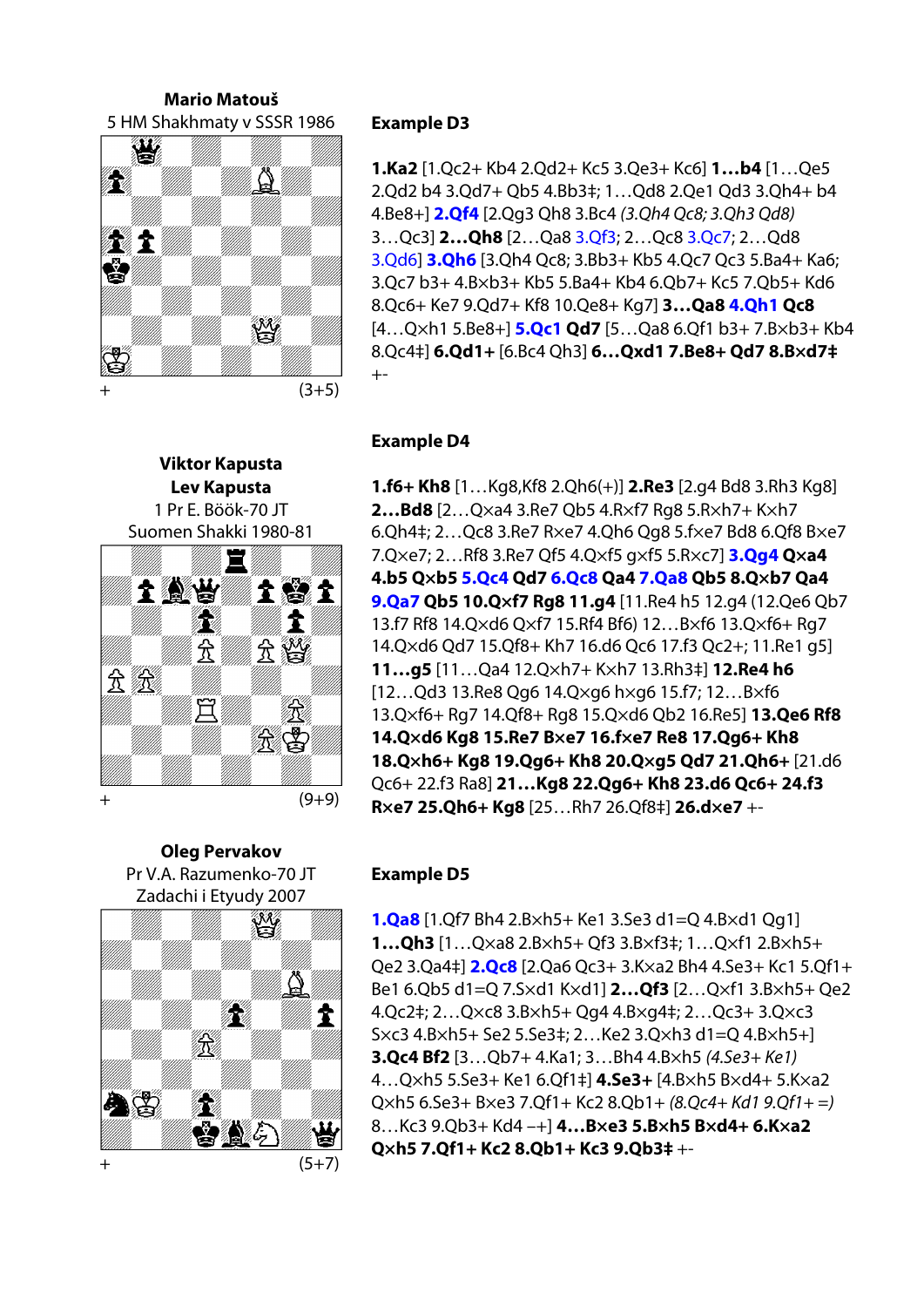## **SECTION E: HELPMATES**

**Judging countries**: Czech Republic, Israel, Italy, Macedonia, Ukraine **Reserves**: Switzerland

**Theme:** In each line of play of a helpmate in 3 moves, a black unit (pawns included) could hypothetically have been removed from the board instead of being moved to a certain square (the thematic move) and the specific solution or set line would still be successful. The thematic move must not be the only legal move available to the piece making it. The thematic move must not be a tempo move.

If thematic moves by more than one unit are included in the same phase, each such move must meet the above conditions independently. It is not allowable to include more than one thematic move by the same piece in the same phase.

At least two lines of play are required. Set play, multi-solutions and twins are allowed, but not duplex, Polish-type twins or zero-positions.



#### **Example E1 (Johandl)**

**1.Qh3** S×e4 2.e1=R Sc3 3.Re4 Sd5‡ **1.Qh5** S×f3 2.e1=S Sh4 3.Sf3 Sg2‡

#### **Example E2 (Abdurahmanović)**

**1.Q×f8** B×g2 2.K×g2 Bd8 3.Kg3 Rg6‡ **1.Q×a8** R×f2 2.K×f2 Ra2 3.K×e3 Bb6‡

#### **Example E3 (Kozyura)**

**1.Bf4** Sf5 2.Kd5 Kh3 3.R3c5 S×f4‡ **1.Bf5** Sf4 2.Kd4 Kh2 3.R6c5 S×f5‡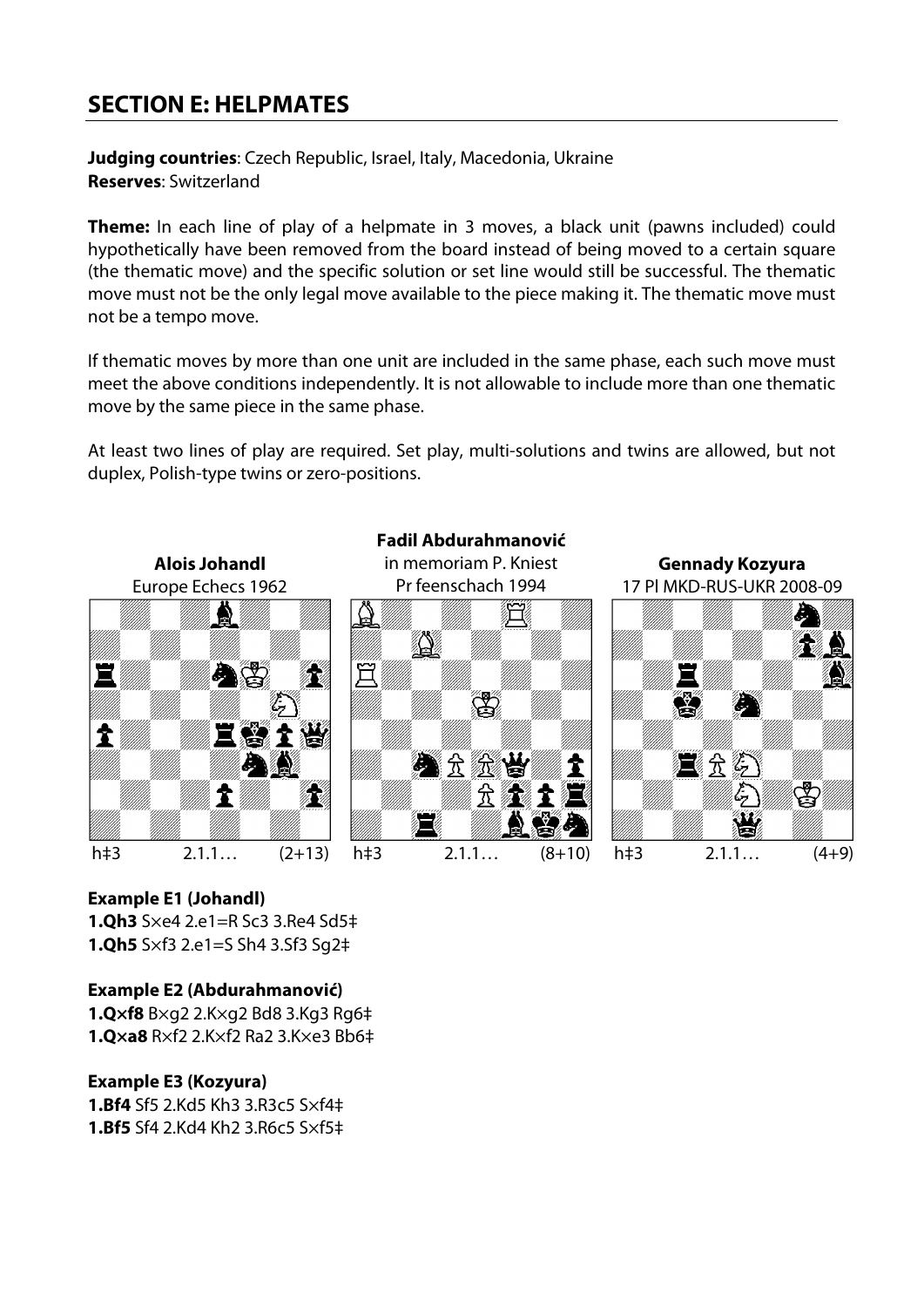

#### **Example E4 (Jones)**

a) **1.Sg5** Rh6 2.Be4 Rb6 3.Bd5 B×e3‡

b) **1.Sf2** Bh2 2.Re6 Bc7 3.Rc6 R×f5‡

#### **Example E6 (Witztum)**

a) 1.Re6 Rg×g7 2.Re4 Rg2 **3.B×f3** Rb7‡

b) 1.Ba4 R×g7 2.Bb5 Rg2 **3.R×a5** Bh7‡

#### **Example E5 (Feather)**

**1.Sc5** Rb2 2.Rd8 R×f2 3.Rg8 Rh2‡ **1.Sd8** Rb3 2.Qf8 R×f3 3.Qg8 Rh3‡ **1.Sd6** Rb4 2.Rc8 R×f4 3.Rg8 Rh4‡



#### **Example E7 (Jones)**

a) 1.f3 Bd8 2.R×d6 R×d7 **3.Rc6** Bg5‡ b) 1.Bd2 Rh7 2.Q×d6 Bc7 **3.Qe7** Rh3‡

#### **Example E9 (Chepizhny)**

a) **1.Qb1** Se7 **2.Bc2** Rf1 3.Re4 Sf5‡

b) **1.Qh4** Sb6 **2.Rg4** Bf1 3.Be4 Sc4‡

**Example E8 (Ylijoki)** 1.Bh1 Bg2 **2.Rb2+** B×f1 3.Bb7 Bh3‡ 1.Bg2 Bf3 **2.Qh1** B×e2 3.Bb7 Bg4‡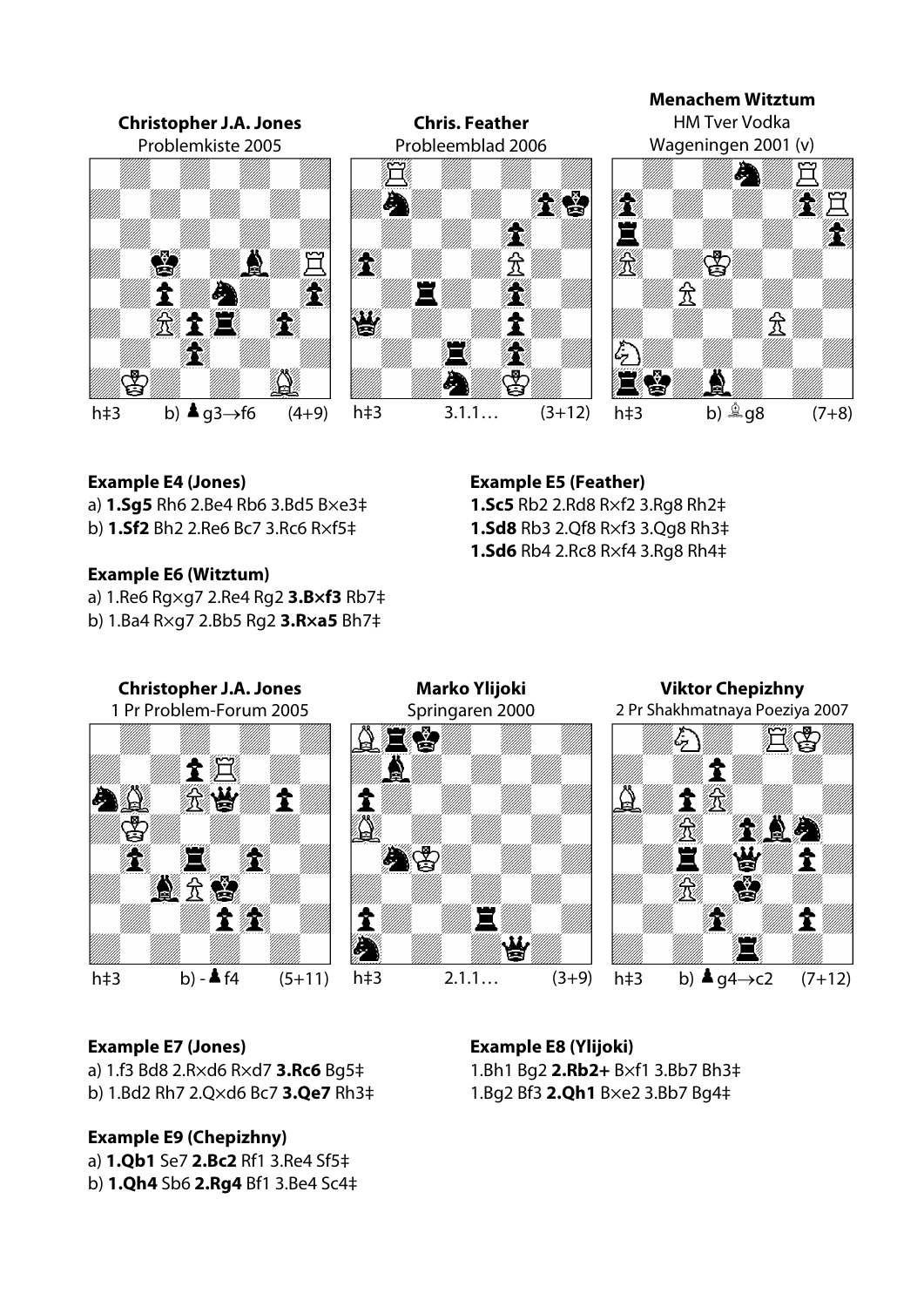## **SECTION F: SELFMATES**

**Judging countries**: Belarus, Bulgaria, Germany, Israel, Switzerland **Reserves**: Slovakia

**Theme:** In a selfmate in 3 to 5 moves, Black defends against the threat by closing a line of a black piece which gives direct mate in the threat. The closure may be anticipatory or masked. The thematic line can be either a line along which the black piece moves, or a line along which it attacks the white king. The piece whose line is closed has to play some role in the thematic variation(s).



#### **Example F1 (Bakharev)**

**1.Sde2!** [2.Q×f3+ K×f3 3.B×d5+ B×d5‡] **1…Rc6** 2.Q×d5+ B×d5 3.Bc2+ R×c2‡ **1…Rb7** 2.B×d5+ B×d5 3.Q×h7+ R×h7‡ 1…Rb5 2.Qh4+ Kf5 3.Sd4+ B×d4‡

#### **Example F2 (Janevski)**

**1.Bd1!** [2.R×d4+ K×d4+ 3.Qd5+ B×d5‡] **1…Sb3** 2.R×c3+ K×c3 3.Sb7+ Sc5‡ **1…Rab3** 2.S×b3+ K×b3 3.Qa4+ K×a4‡ **1…Rbb3** 2.S×d3+ K×d3 3.Qb5+ R×b5‡

#### **Example F3 (Janevski)**

**1.Sg5!** [2.e4+ f×e3 e.p.+ 3.Qe5+ B×e5‡] **1…Rg3** 2.Q×d3+ R×d3 3.e4+ f×e3 e.p.‡ **1…Sg3** 2.Se3+ f×e3 3.Qe4+ S×e4‡ 1…Sd2,Se3 2.S(×)e3+ f×e3+ 3.Qe5+ B×e5‡ 1…d×e2 2.Bc2+ Rd3 3.Q×f4+ B×f4‡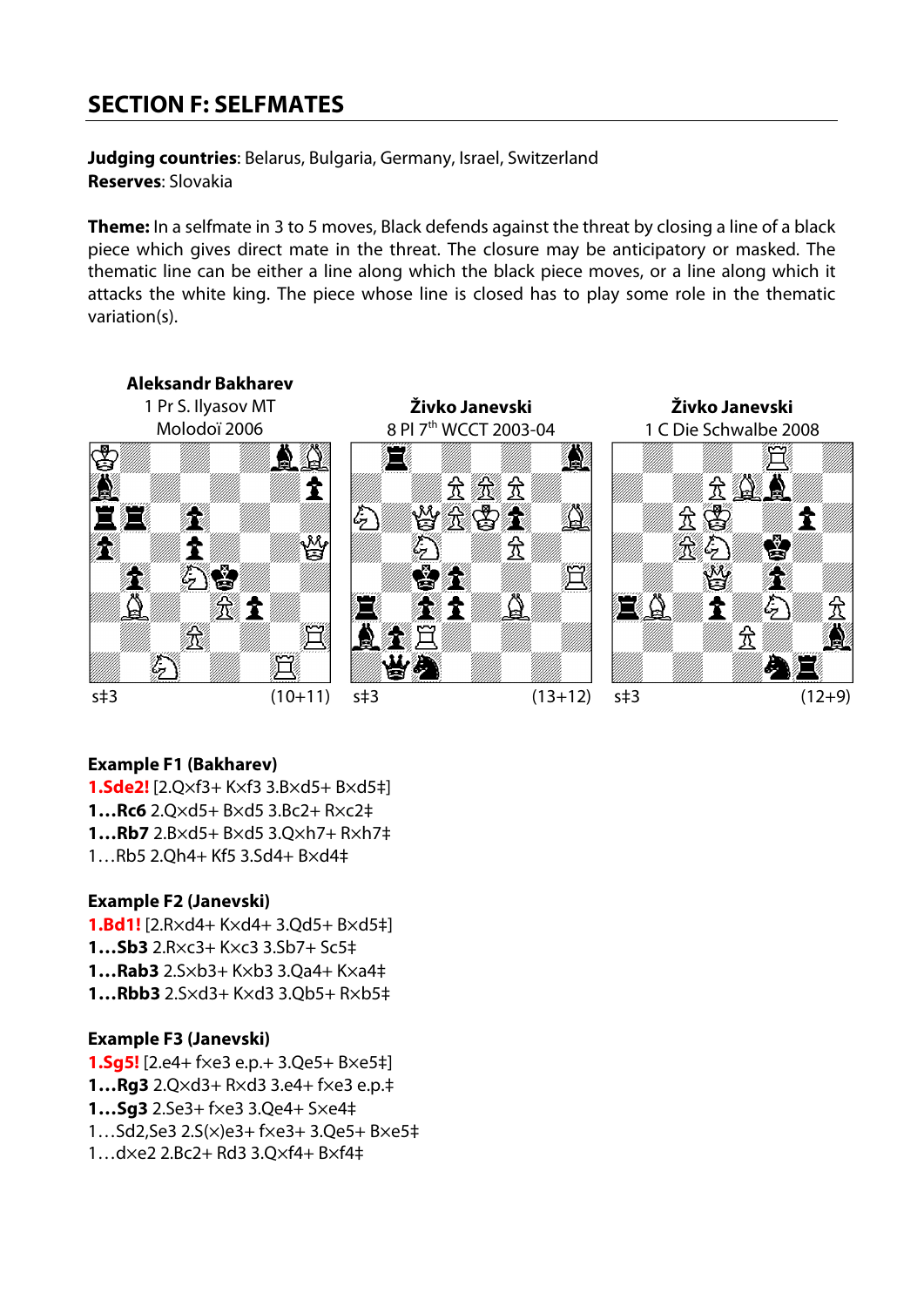#### **Živko Janevski** 2 HM PCCC-50 JT 2010 (v) **Example F4**



1.Rg~? [2.Bg7+ Ke3 3.Qe2+ B×e2‡] but 1…Sd3!

1.Rd7? [2.Bg7+ Ke3 3.Qe2+ B×e2‡] but 1…c4!

**1.Rg6!** [2.Bg7+ Ke3 3.Qe2+ B×e2‡] **1…Sd3** 2.R×d6+ S×d6 3.Q×c5+ S×c5‡ **1…c4** 2.Qe5+ d×e5 3.Sb3+ c×b3‡ 1…Sf3,Sg2 2.Sb3+ Ke4 3.Qc4+ B×c4‡

**Andreï Selivanov** 3 Pr A. Azhusin-55 JT Uralsky Problemist 2006



#### **Example F5**

**1.Rf5!** [2.R×d4+ K×d4 3.Rd5+ Q×d5‡] **1…Sf3** 2.Rf4+ K×f4 3.R×d4+ S×d4‡ **1…Rg2** 2.Re5+ Kf4 3.Sg6+ R×g6‡ 1…R×e2 2.Rc3+ d3 3.Rf4+ K×f4‡

**Aleksandr Azhusin Andreï Selivanov** 2 Pr Uralsky Problemist 2002



#### **Example F6**

**1.Qb4!** [2.Sb2+ Ke3 3.Sd1+ Q×d1 4.Qd4+ Q×d4‡] **1…Bg4** 2.Sb6+ Ke3 3.S×d5+ e×d5 4.Qf4+ g×f4‡ **1…g4** 2.Sa3+ Ke3 3.Qf4+ S×f4 4.Sc2+ B×c2‡ 1…Qe2+ 2.Se3+ K×e3 3.Bd2+ Q×d2 4.Qd4+ Q×d4‡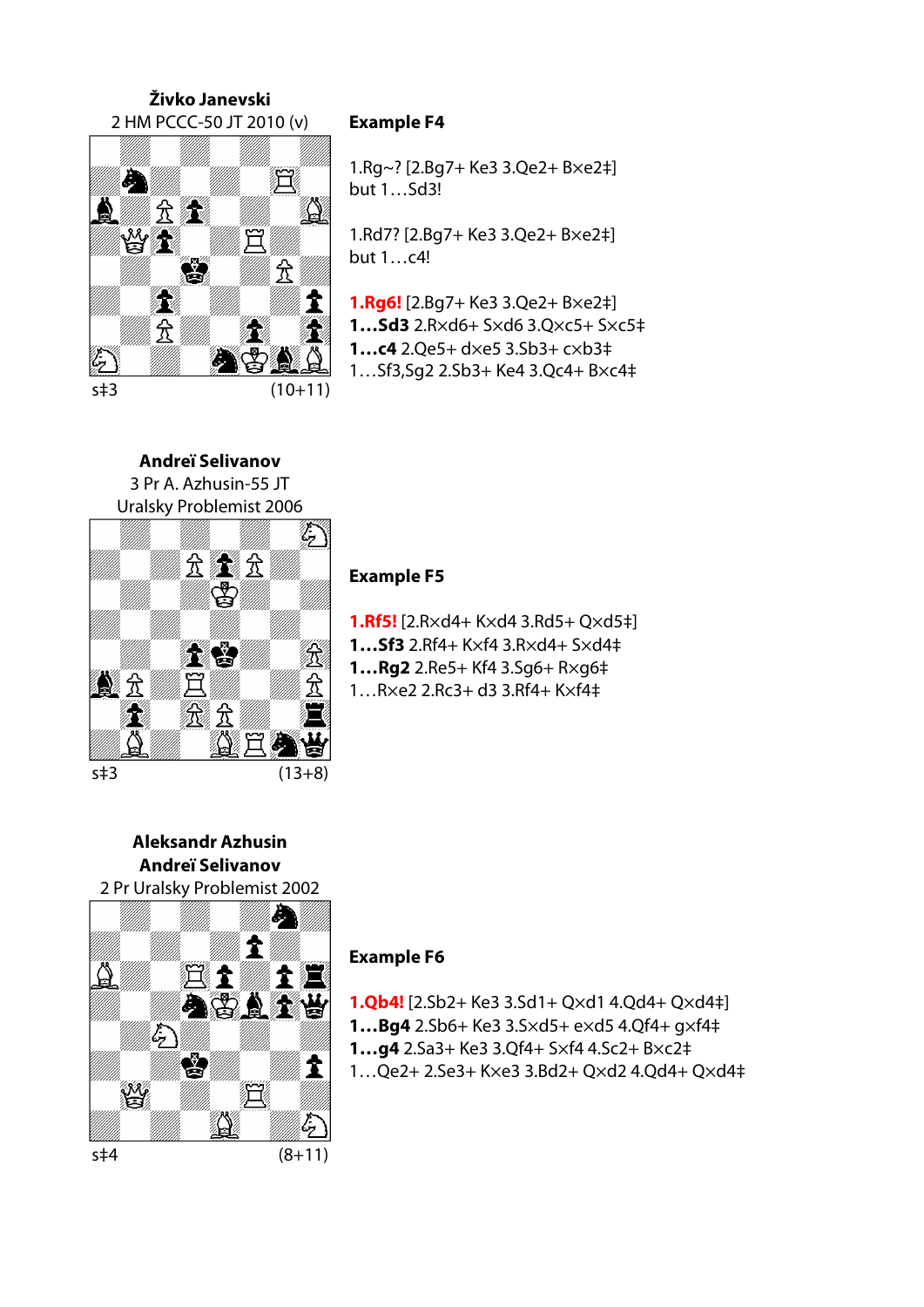## **SECTION G: FAIRIES**

**Judging countries**: Bulgaria, Czech Republic, Japan, Slovenia, Sweden **Reserves**: Croatia

**Theme:** In a helpselfmate in 2 to 4 moves, anti-battery critical moves by Chinese pieces (LEO, PAO, VAO, NAO) have to be shown. Set play, multi-solutions and twins are allowed, but not duplex, Polish-type twins or zero-positions. By General Rules, point 5, no other fairy pieces or conditions are allowed.

#### **Definitions**

- 1. In a helpselfmate in n moves (denoted hs‡n), White starts and Black collaborates with White for n-1 moves, in order to reach a position where White forces a s‡1 (selfmate in one move) at move n. In hs‡n.5 problems (hs‡2.5 and hs‡3.5 are allowed), Black starts.
- 2. Anti-battery critical move of a Chinese piece: A Chinese piece **A** moves without capture along a critical line crossing (but not starting from) a critical square **x**. After it, another piece **B** of the same colour as **A** plays to square **x** with a positive line effect along the critical line (allowing piece **A** to check, guard, capture, pin and so on).

LEO ( $\mathbb{P}(\mathbb{R})$ : the Chinese Queen, which moves like a normal Queen, but captures by moving along Queen-lines over another unit (the hurdle) of either colour to any number of squares beyond the hurdle, provided that the line is free.

**PAO** ( $\mathbb{H}$   $\mathbb{H}$ ): the Chinese Rook, which moves like a normal Rook, but captures by moving along Rook-lines over another unit (the hurdle) of either colour to any number of squares beyond the hurdle, provided that the line is free.

**VAO** ( $\sqrt{20}$   $\sqrt{40}$ ): the Chinese Bishop, which moves like a normal Bishop, but captures by moving along Bishop-lines over another unit (the hurdle) of either colour to any number of squares beyond the hurdle, provided that the line is free.

**NAO** ( $\mathbb{S}$  **)**: the Chinese Nightrider, which moves like a normal Nightrider (a Rider along a straight line of squares lying a Knight's move away from each other), but captures by moving along Nightrider-lines over another unit (the hurdle) of either colour to any number of squares beyond the hurdle, provided that the line is free.